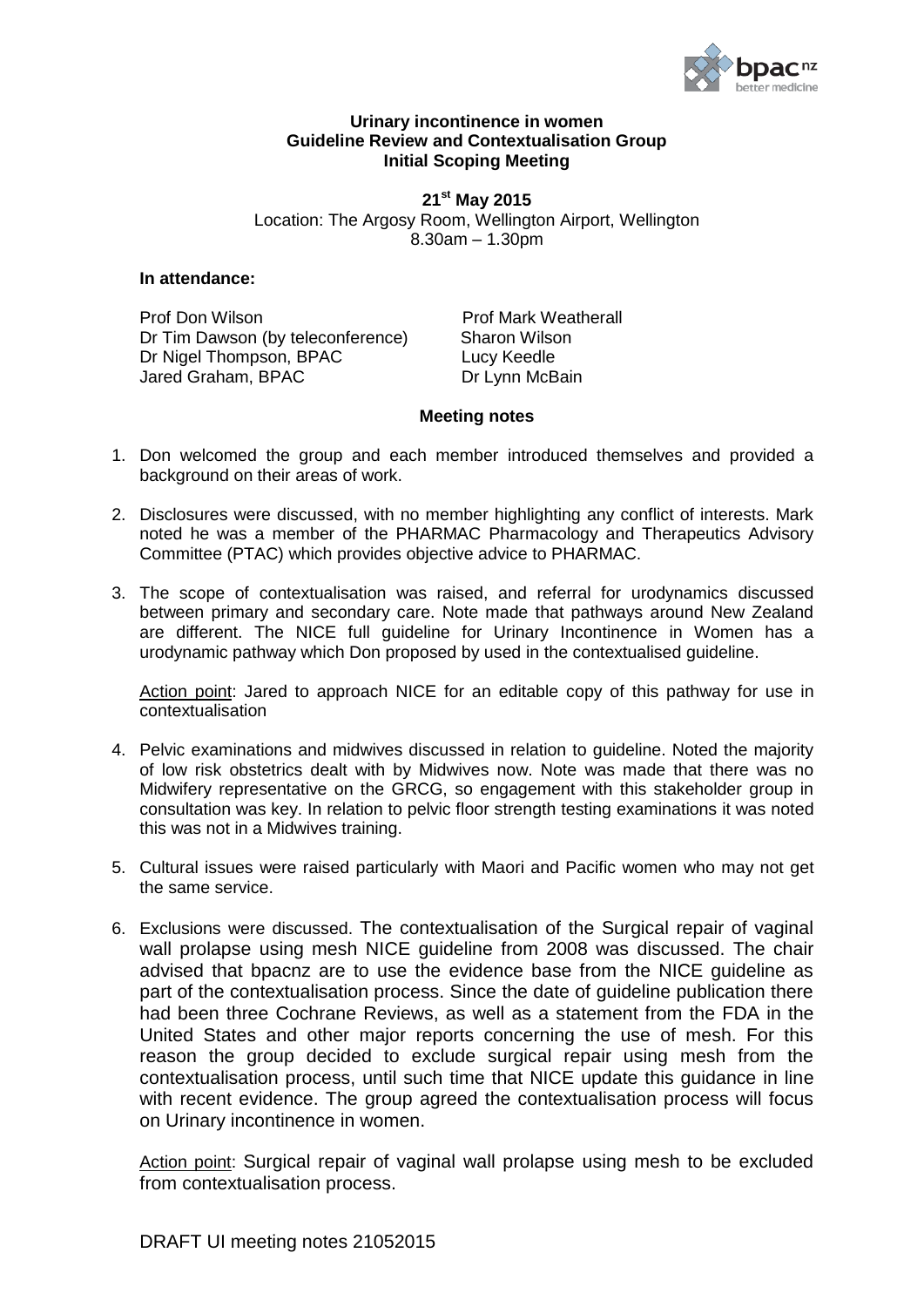- 7. The group noted credentialing and other topics within UI guidance would cover some of the key issues for the use of mesh in UI surgery.
- 8. The contextualisation process was covered; particularly any changes or issues identified would need to be highlighted to NICE, as bpacnz was contractually required to do so.
- 9. Implementation aspects were questioned; the group needed to ensure they were creating a locally workable guideline.
- 10. Research recommendations from NICE were discussed. The group opted to keep the same in the quideline document.
- 11. Don noted he was involved in the creation of the care pathway which formed the basis of the NICE pathway in the full guideline. Pathway development was discussed. Uptake in New Zealand noted as an issue. Need to start with what is relevant in New Zealand. There were many pathways throughout New Zealand, and the group agreed to focus on the guideline – then any pathways could flow from that.
- 12. The scope document was discussed with prevalence and background for continence services in relation to epidemiology. The scope would need to address current practice, continence services in New Zealand, drugs (PHARMAC funding), resource limitations and registration with Medsafe. Need to ensure New Zealand specific issues were clear in the scope.
- 13. The allocation of leads within the group to look at specific topics was discussed with the following identified for each member:

Don / Tim Surgery and processes within DHBs. Logistics. Neuromodulation CPAC Multidisciplinary Team (MDT) role before offering surgery fir OAB, SUI Bulking agents Maintaining expertise and standards, UGSA registry, audit

## Mark

Drugs for use. Policy for funding / signalling / specific funding of some drugs and availability PHARMAC, Botox A, OAB Epidemiology Registration with Medsafe

Lucy

Continence services including primary and secondary care. Referral to secondary care for urodynamics. Publicly funded services. Residential Care facilities. Cultural: contacts at Whanau Ora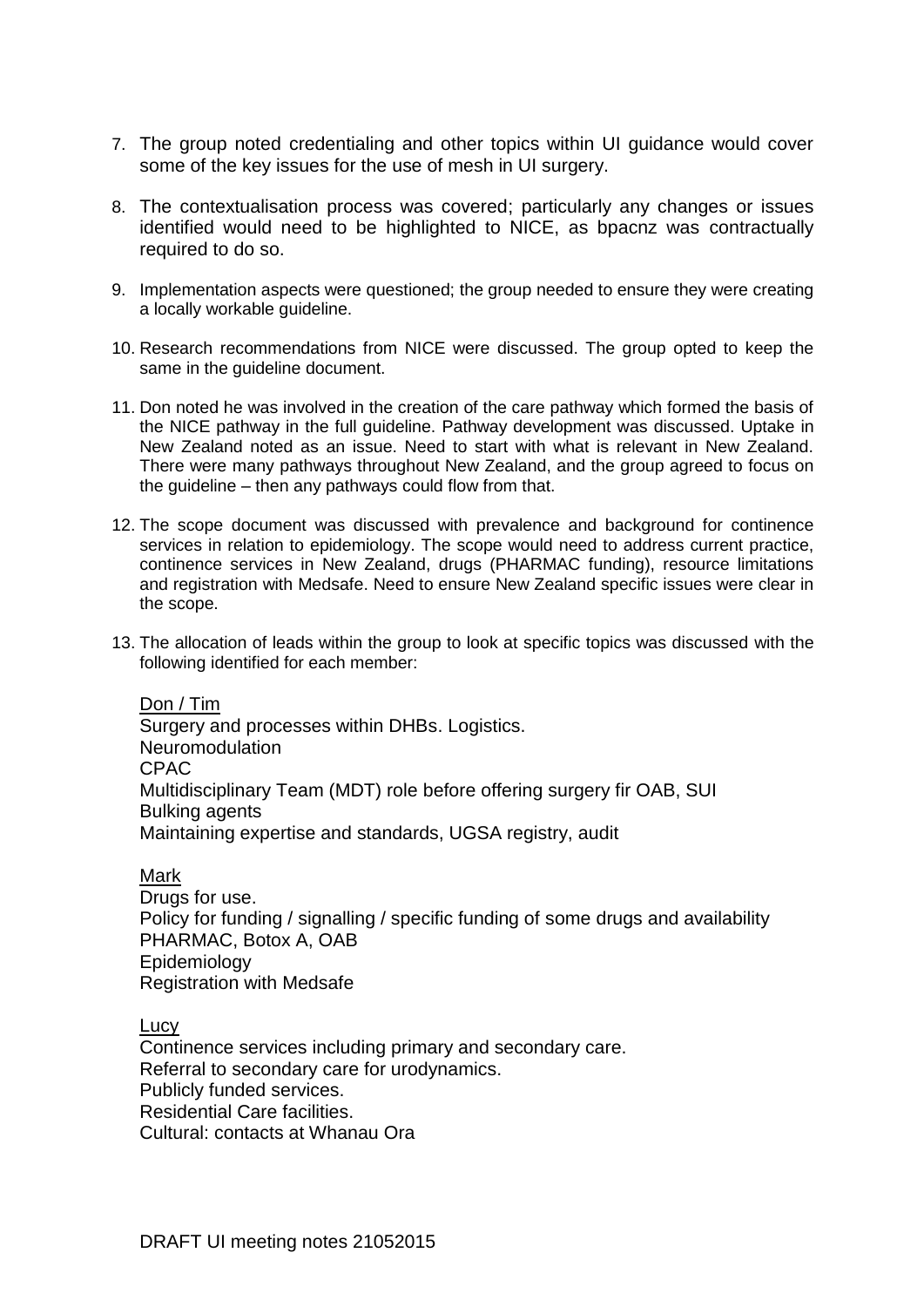Lynn **Consent** Care / Standards for practice Scope of practice

Sharon Examinations in pregnancy Bladder diaries Advice within ethnic communities Periometry, Biofeedback, Accessibility

- 14.It was raised that some of what may be considered 'common practice' in New Zealand may not be evidence based. Therefore, issues around how to approach this could occur.
- 15.Follow up of OAB was discussed. Some patients may be discharged on an anticholinergic then not followed up – considerations and differences on this based on region. New Zealand context for follow up was different to the UK in the sense the patient has to pay for the follow up appointment, where this is different in the NHS where it is funded. This raised issues with access to care.
- 16.Annual recommended surgical workload of 20 cases discussed, as this may be hard for those in New Zealand to manage.

Action point: Don would talk to Liz Adams on recommended surgical workload.

- 17.It was noted continence service in New Zealand was not integrated which was another contextual issue. Recommendations around this were to be kept with this in mind. Another exclusion was raised, with Fistula(4.1.2) being noted.
- 18. Stakeholders for engagement were discussed, with an initial list put together as below:
	- Consumers (New Zealand Continence Association)
	- Physiotherapy New Zealand
	- Continence Nurses
	- SIG
	- **Urology**
	- Gynaecology
	- Midwives (NZ College of Midwives)
	- GPs
	- Continence Advisors
	- RANZCO<sub>G</sub>
	- Occupational Therapists
	- NZ Geriatric Society
	- Practice Nurses
	- NZ Aged Residential Association
	- DHBs
		- o CMOs
		- o Directors of nursing
	- PHARMAC
	- Medsafe